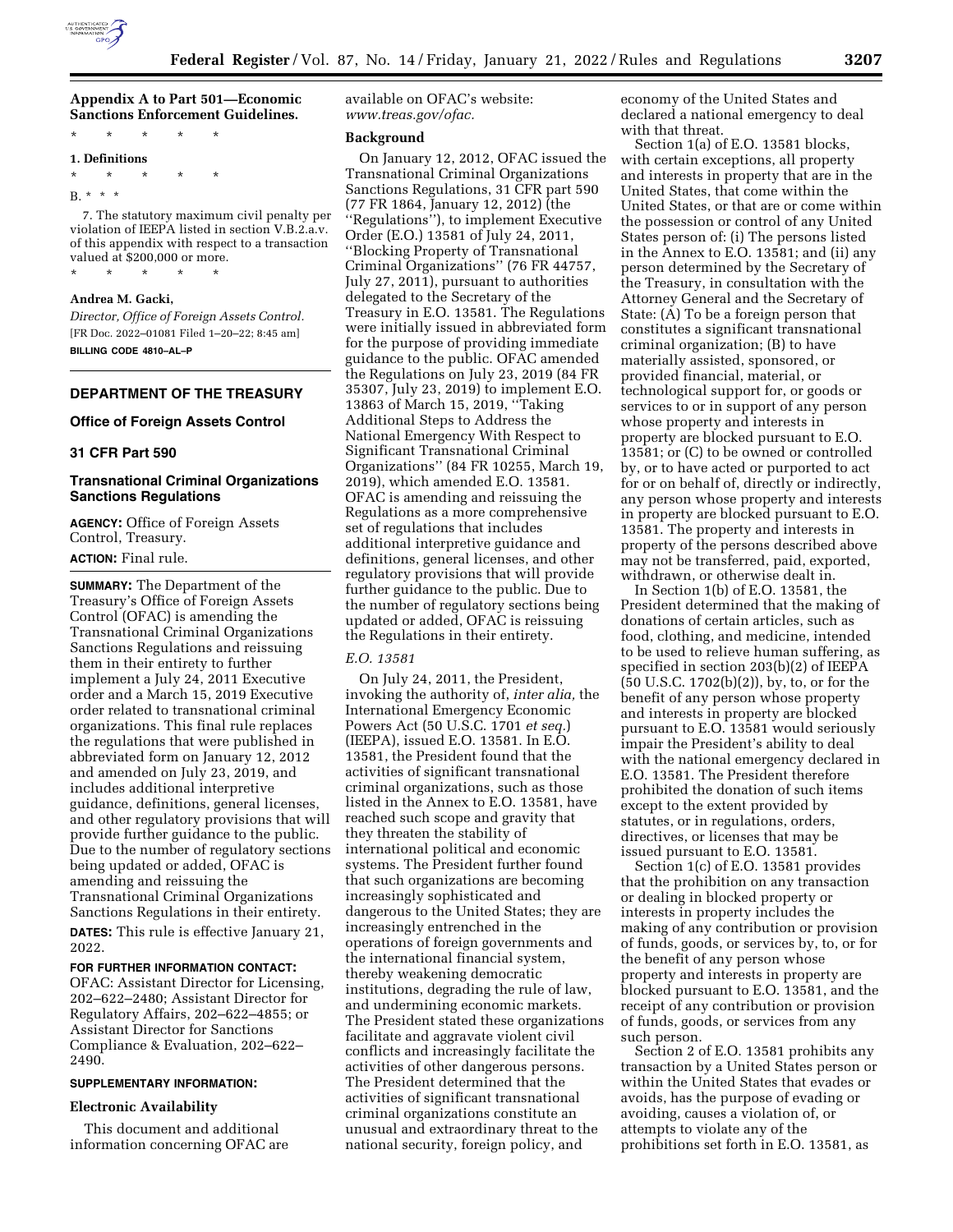well as any conspiracy formed to violate such prohibitions.

Section 3 of E.O. 13581 provides definitions for certain terms used in the order. As discussed further below, section 3 of E.O. 13581 was amended by E.O. 13863.

Section 5 of E.O. 13581 authorizes the Secretary of the Treasury, in consultation with the Attorney General and the Secretary of State, to take such actions, including the promulgation of rules and regulations, and to employ all powers granted to the President by IEEPA, as may be necessary to carry out the purposes of E.O. 13581. Section 5 of E.O. 13581 also provides that the Secretary of the Treasury may redelegate any of these functions to other officers and agencies of the U.S. Government.

#### *E.O. 13863*

On March 15, 2019, pursuant to, *inter alia,* IEEPA, the President issued E.O. 13863. In E.O. 13863, the President took additional steps to deal with the national emergency with respect to significant transnational criminal organizations declared in E.O. 13581, in view of the evolution of these organizations as well as the increasing sophistication of their activities, which threaten international political and economic systems and pose a direct threat to the safety and welfare of the United States and its citizens, and given the ability of these organizations to derive revenue through widespread illegal conduct, including acts of violence and abuse that exhibit a wanton disregard for human life as well as many other crimes enriching and empowering these organizations. E.O. 13863 amended E.O. 13581 by replacing subsection (3)(e) of E.O. 13581 in its entirety with a new definition of the term ''significant transnational criminal organization.'' OFAC incorporated this definition into the Regulations on July 23, 2019 (84 FR 35307, July 27, 2019). E.O. 13863 did not amend the Annex to E.O. 13581.

## **Current Regulatory Action**

In furtherance of the purpose of E.O. 13581, as amended by E.O. 13863 (''amended E.O. 13581''), OFAC is reissuing the Regulations. The Regulations implement targeted sanctions that are directed at persons determined to meet the criteria set forth in § 590.201 of the Regulations, as well as sanctions that may be set forth in any future Executive orders issued pursuant to the national emergency declared in E.O. 13581.

Subpart A of the Regulations clarifies the relation of this part to other laws and regulations. Subpart B of the

Regulations implements the prohibitions contained in sections 1 and 2 of amended E.O. 13581, as well as the prohibitions contained in any further Executive orders issued pursuant to the national emergency declared in E.O. 13581. *See, e.g.,* §§ 590.201 and 590.205. Persons subject to the blocking provisions of amended E.O. 13581, or any further Executive order issued pursuant to the national emergency declared in E.O. 13581, are referred to throughout the Regulations as ''persons whose property and interests in property are blocked pursuant to § 590.201'' and their names are published on OFAC's Specially Designated Nationals and Blocked Persons List (SDN List), which is accessible via OFAC's website. Those names also are published in the **Federal Register** as they are added to the SDN List.

Sections 590.202 and 590.203 of subpart B detail the effect of transfers of blocked property in violation of the Regulations and set forth the requirement to hold blocked funds, such as currency, bank deposits, or liquidated financial obligations, in interest-bearing blocked accounts. Section 590.204 of subpart B provides that all expenses incident to the maintenance of blocked tangible property shall be the responsibility of the owners and operators of such property, and that such expenses shall not be met from blocked funds, unless otherwise authorized. The section further provides that blocked property may, in OFAC's discretion, be sold or liquidated and the net proceeds placed in a blocked interest-bearing account in the name of the owner of the property.

Section 590.205 of subpart B prohibits any transaction by a U.S. person or within the United States that evades or avoids, has the purpose of evading or avoiding, causes a violation of, or attempts to violate any of the prohibitions set forth in § 590.201 of the Regulations, and any conspiracy formed to violate such prohibitions.

Section 590.206 of subpart B details transactions that are exempt from the prohibitions of the Regulations pursuant to section 203(b)(1) of IEEPA (50 U.S.C. 1702(b)(1)), which relates to personal communications.

In subpart C of the Regulations, new definitions are being added to other key terms used throughout the Regulations. Because these new definitions were inserted in alphabetical order, the definitions that were in the prior abbreviated set of regulations have been renumbered. The definition previously in § 590.316, as incorporated into the Regulations on July 23, 2019 (84 FR

35307, July 23, 2019), is being removed because the term is not used in the Regulations.

Similarly, in subpart D, which contains interpretive sections regarding the Regulations, certain provisions have been renumbered and others added to those in the prior abbreviated set of regulations. Section 590.411 of subpart D explains that the property and interests in property of an entity are blocked if the entity is directly or indirectly owned, whether individually or in the aggregate, 50 percent or more by one or more persons whose property and interests in property are blocked, whether or not the entity itself is incorporated into OFAC's SDN List.

Transactions otherwise prohibited by the Regulations but found to be consistent with U.S. policy may be authorized by one of the general licenses contained in subpart E of the Regulations or by a specific license issued pursuant to the procedures described in subpart E of 31 CFR part 501. General licenses and statements of licensing policy relating to this part also may be available through the Transnational Criminal Organizations sanctions page on OFAC's website: *[www.treas.gov/ofac.](http://www.treas.gov/ofac)* 

OFAC is also incorporating several new general licenses into the Regulations, renumbering existing general licenses, and making technical edits to certain existing general licenses. Sections 590.506, 590.508, 590.510, and 590.11 authorize, respectively, certain transactions relating to the investment of certain funds, payments for legal services from funds originating outside the United States, official business of the United States Government, and official activities of certain international organizations and other international entities. Section 590.506 was renumbered as § 590.507 and § 590.507 was renumbered as § 590.509. In § 590.509, OFAC has removed the requirement that the receipt of payment for emergency medical services be specifically licensed.

Subpart F of the Regulations refers to subpart C of part 501 for recordkeeping and reporting requirements. Subpart G of the Regulations describes the civil and criminal penalties applicable to violations of the Regulations, as well as the procedures governing the potential imposition of a civil monetary penalty or issuance of a Finding of Violation. Subpart G also refers to appendix A of part 501 for a more complete description of these procedures.

Subpart H of the Regulations refers to subpart E of part 501 for applicable provisions relating to administrative procedures and contains a delegation of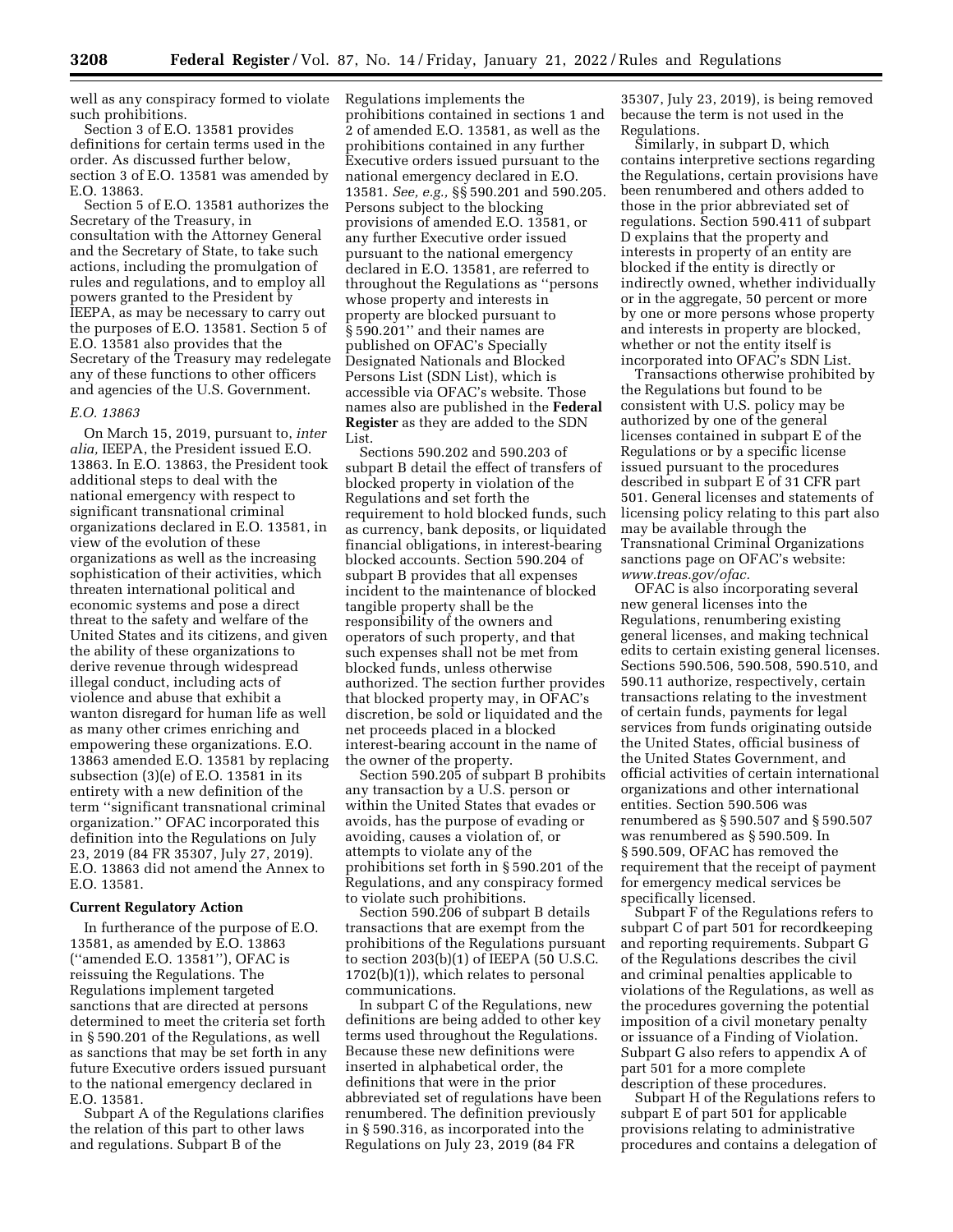certain authorities of the Secretary of the Treasury. Subpart I of the Regulations sets forth a Paperwork Reduction Act notice. Additionally, OFAC is removing from the authority citation the Hizballah International Financing Prevention Amendments Act of 2018, Public Law 115–272, 132 Stat. 4144 (50 U.S.C. 1701 note) (HIFPAA), as it is implemented in other parts of 31 CFR Chapter V.

### **Public Participation**

Because the Regulations involve a foreign affairs function, the provisions of E.O. 12866 of September 30, 1993, ''Regulatory Planning and Review'' (58 FR 51735, October 4, 1993), and the Administrative Procedure Act (5 U.S.C. 553) requiring notice of proposed rulemaking, opportunity for public participation, and delay in effective date are inapplicable. Because no notice of proposed rulemaking is required for this rule, the Regulatory Flexibility Act (5 U.S.C. 601–612) does not apply.

## **Paperwork Reduction Act**

The collections of information related to the Regulations are contained in 31 CFR part 501 (the ''Reporting, Procedures and Penalties Regulations''). Pursuant to the Paperwork Reduction Act of 1995 (44 U.S.C. 3507), those collections of information have been approved by the Office of Management and Budget under control number 1505– 0164. An agency may not conduct or sponsor, and a person is not required to respond to, a collection of information unless the collection of information displays a valid control number.

#### **List of Subjects in 31 CFR Part 590**

Administrative practice and procedure, Banks, banking, Blocking of assets, Credit, Foreign trade, Penalties, Reporting and recordkeeping requirements, Transnational Criminal Organizations, Sanctions, Securities, Services.

■ For the reasons set forth in the preamble, OFAC revises 31 CFR part 590 to read as follows:

### **PART 590—TRANSNATIONAL CRIMINAL ORGANIZATIONS SANCTIONS REGULATIONS**

### **Subpart A—Relation of This Part to Other Laws and Regulations**

Sec.

590.101 Relation of this part to other laws and regulations.

### **Subpart B—Prohibitions**

- 590.201 Prohibited transactions.
- 590.202 Effect of transfers violating the provisions of this part.
- 590.203 Holding of funds in interestbearing accounts; investment and reinvestment.
- 590.204 Expenses of maintaining blocked tangible property; liquidation of blocked property.
- 590.205 Evasions; attempts; causing violations; conspiracies.
- 590.206 Exempt transactions.

#### **Subpart C—General Definitions**

- 590.300 Applicability of definitions.
- 590.301 Blocked account; blocked property.
- 590.302 Effective date.
- 590.303 Entity.
- 590.304 Financial, material, or technological support.
- 590.305 Foreign person.
- 590.306 [Reserved]
- 590.307 Interest.<br>590.308 Licenses
- Licenses; general and specific.
- 590.309 OFAC.
- 590.310 Person.
- 590.311 Property; property interest.
- 590.312 Significant transnational criminal organization.<br>590.313 Transfe
- Transfer.
- 590.314 United States.
- 590.315 United States person; U.S. person.
- 590.316 U.S. financial institution.

#### **Subpart D—Interpretations**

- 590.401 Reference to amended sections.<br>590.402 Effect of amendment.
- Effect of amendment.
- 590.403 Termination and acquisition of an interest in blocked property.
- 590.404 Transactions ordinarily incident to a licensed transaction.
- 590.405 Provision and receipt of services. 590.406 Offshore transactions involving
- blocked property.
- 590.407 Payments from blocked accounts to satisfy obligations prohibited.
- 590.408 Charitable contributions.
- 590.409 Credit extended and cards issued by financial institutions to a person whose property and interests in property are blocked.
- 590.410 Setoffs prohibited.
- 590.411 Entities owned by one or more persons whose property and interests in property are blocked.

### **Subpart E—Licenses, Authorizations, and Statements of Licensing Policy**

- 590.501 General and specific licensing procedures.
- 590.502 Effect of license or other authorization.
- 590.503 Exclusion from licenses.
- 590.504 Payments and transfers to blocked accounts in U.S. financial institutions.
- 590.505 Entries in certain accounts for normal service charges.
- 590.506 Investment and reinvestment of certain funds.
- 590.507 Provision of certain legal services.
- 590.508 Payments for legal services from funds originating outside the United **States**
- 590.509 Emergency medical services.
- 590.510 Official business of the United
- States Government.
- 590.511 Official business of certain international organizations and entities.

## **Subpart F—Reports**

590.601 Records and reports.

#### **Subpart G—Penalties and Findings of Violation**

- 590.701 Penalties.
- 590.702 Pre-Penalty Notice; settlement.<br>590.703 Penalty imposition.
- Penalty imposition.
- 590.704 Administrative collection; referral to United States Department of Justice.
- 590.705 Findings of Violation.

## **Subpart H—Procedures**

590.801 Procedures.

590.802 Delegation of certain authorities of the Secretary of the Treasury.

#### **Subpart I—Paperwork Reduction Act**

590.901 Paperwork Reduction Act notice.

**Authority:** 3 U.S.C. 301; 31 U.S.C. 321(b); 50 U.S.C. 1601–1651, 1701–1706; Pub. L. 101–410, 104 Stat. 890, as amended (28 U.S.C. 2461 note); E.O. 13581, 76 FR 44757, 3 CFR, 2011 Comp., p. 260; E.O. 13863, 84 FR 10255, 3 CFR, 2019 Comp., p. 267.

### **Subpart A—Relation of This Part to Other Laws and Regulations**

### **§ 590.101 Relation of this part to other laws and regulations.**

This part is separate from, and independent of, the other parts of this chapter, with the exception of part 501 of this chapter, the recordkeeping and reporting requirements and license application and other procedures of which apply to this part. Actions taken pursuant to part 501 of this chapter with respect to the prohibitions contained in this part are considered actions taken pursuant to this part. Differing foreign policy and national security circumstances may result in differing interpretations of similar language among the parts of this chapter. No license or authorization contained in or issued pursuant to those other parts authorizes any transaction prohibited by this part. No license or authorization contained in or issued pursuant to any other provision of law or regulation authorizes any transaction prohibited by this part. No license or authorization contained in or issued pursuant to this part relieves the involved parties from complying with any other applicable laws or regulations.

## **Subpart B—Prohibitions**

#### **§ 590.201 Prohibited transactions.**

(a) All property and interests in property that are in the United States, that come within the United States, or that are or come within the possession or control of any U.S. person of the following persons are blocked and may not be transferred, paid, exported, withdrawn, or otherwise dealt in:

(1) The persons listed in the Annex to E.O. 13581 of July 24, 2011;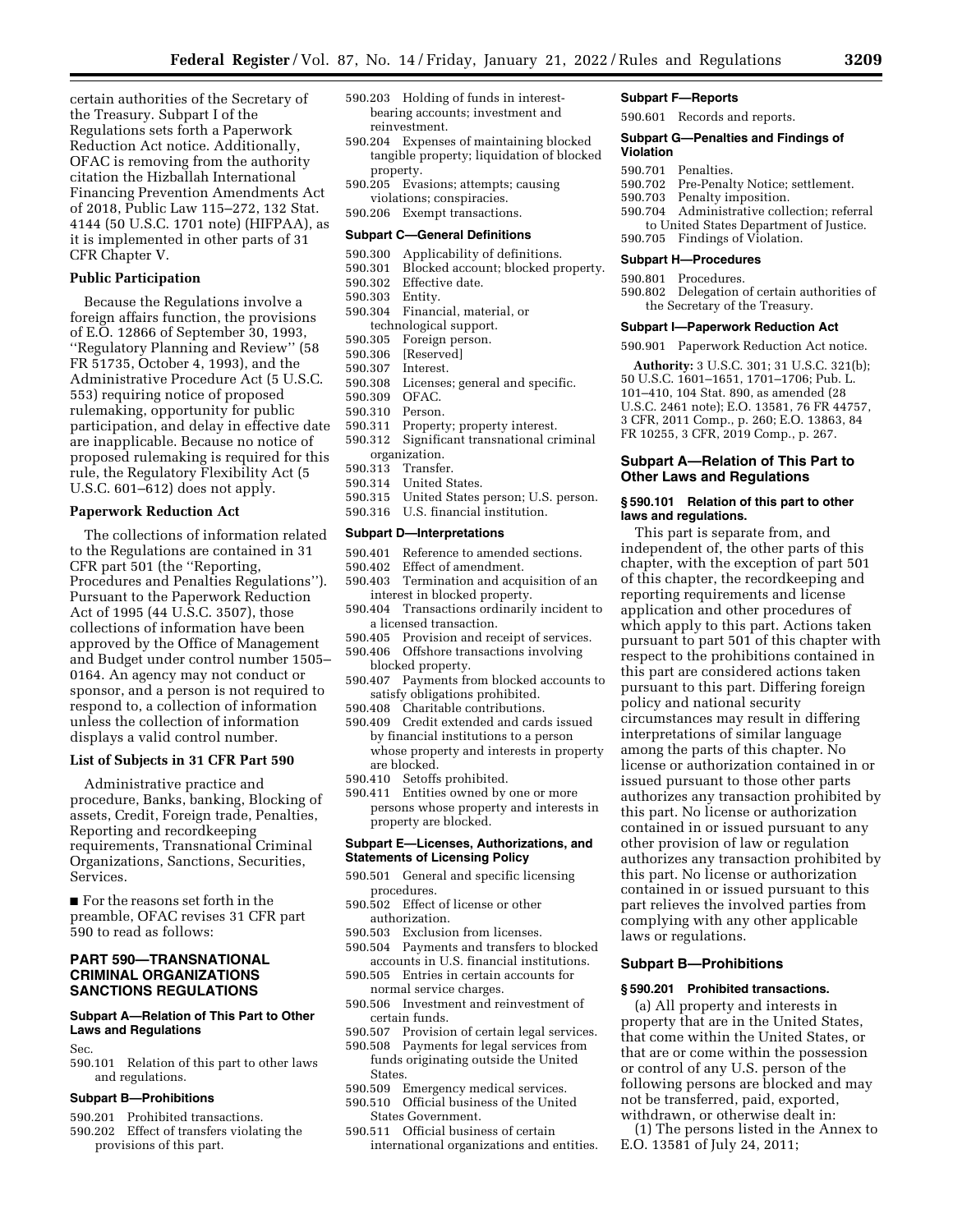(2) Any person determined by the Secretary of the Treasury, in consultation with the Attorney General and the Secretary of State:

(i) To be a foreign person that constitutes a significant transnational criminal organization;

(ii) To have materially assisted, sponsored, or provided financial, material, or technological support for, or goods or services to or in support of, any person whose property and interests in property are blocked pursuant to paragraph (a) of this section; or

(iii) To be owned or controlled by, or to have acted or purported to act for or on behalf of, directly or indirectly, any person whose property and interests in property are blocked pursuant to paragraph (a) of this section.

(b) The prohibitions in paragraph (a) of this section include prohibitions on the following transactions:

(1) The making of any contribution or provision of funds, goods, or services by, to, or for the benefit of any person whose property and interests in property are blocked pursuant to paragraph (a) of this section; and

(2) The receipt of any contribution or provision of funds, goods, or services from any person whose property and interests in property are blocked pursuant to paragraph (a) of this section.

(c) Unless authorized by this part or by a specific license expressly referring to this part, any dealing in securities (or evidence thereof) held within the possession or control of a U.S. person and either registered or inscribed in the name of, or known to be held for the benefit of, or issued by, any person whose property and interests in property are blocked pursuant to paragraph (a) of this section is prohibited. This prohibition includes the transfer (including the transfer on the books of any issuer or agent thereof), disposition, transportation, importation, exportation, or withdrawal of, or the endorsement or guaranty of signatures on, any securities on or after the effective date. This prohibition applies irrespective of the fact that at any time (whether prior to, on, or subsequent to the effective date) the registered or inscribed owner of any such securities may have or might appear to have assigned, transferred, or otherwise disposed of the securities.

(d) The prohibitions in paragraph (a) of this section apply except to the extent provided by statutes, or in regulations, orders, directives, or licenses that may be issued pursuant to this part, and notwithstanding any contract entered into or any license or permit granted prior to the effective date.

(e) All transactions prohibited pursuant to any Executive order issued after March 15, 2019 pursuant to the national emergency declared in E.O. 13581 of July 24, 2011, are prohibited pursuant to this part.

**Note 1 to § 590.201.** The names of persons listed in, or designated or identified pursuant to, E.O. 13581; E.O. 13581, as amended by E.O. 13863 of March 15, 2019 (''amended E.O. 13581''); or any further Executive orders issued pursuant to the national emergency declared in E.O. 13581, whose property and interests in property therefore are blocked pursuant to this section, are published in the **Federal Register** and incorporated into OFAC's Specially Designated Nationals and Blocked Persons List (SDN List) using the following identifiers: For E.O. 13581 or amended E.O. 13581: "[TCO]"; and for any further Executive orders issued pursuant to the national emergency declared in E.O. 13581: Using the identifier formulation ''[TCO–E.O.[E.O. number pursuant to which the person's property and interests in property are blocked]].'' The SDN List is accessible through the following page on OFAC's website: *[www.treas.gov/sdn.](http://www.treas.gov/sdn)*  Additional information pertaining to the SDN List can be found in appendix A to this chapter. *See* § 590.411 concerning entities that may not be listed on the SDN List but whose property and interests in property are nevertheless blocked pursuant to this section.

**Note 2 to § 590.201.** The International Emergency Economic Powers Act (50 U.S.C. 1701–1706), in Section 203 (50 U.S.C. 1702), authorizes the blocking of property and interests in property of a person during the pendency of an investigation. The names of persons whose property and interests in property are blocked pending investigation pursuant to this section also are published in the **Federal Register** and incorporated into the SDN List using the following identifiers: For E.O. 13581 or amended E.O. 13581: ''[BPI–TCO]''; and for any further Executive orders issued pursuant to the national emergency declared in E.O. 13581: Using the identifier formulation ''[BPI–TCO–[E.O. number pursuant to which the person's property and interests in property are blocked pending investigation]].''

**Note 3 to § 590.201.** Sections 501.806 and 501.807 of this chapter describe the procedures to be followed by persons seeking, respectively, the unblocking of funds that they believe were blocked due to mistaken identity, or administrative reconsideration of their status as persons whose property and interests in property are blocked pursuant to this section.

### **§ 590.202 Effect of transfers violating the provisions of this part.**

(a) Any transfer after the effective date that is in violation of any provision of this part or of any regulation, order, directive, ruling, instruction, or license issued pursuant to this part, and that involves any property or interest in property blocked pursuant to § 590.201,

is null and void and shall not be the basis for the assertion or recognition of any interest in or right, remedy, power, or privilege with respect to such property or interest in property.

(b) No transfer before the effective date shall be the basis for the assertion or recognition of any right, remedy, power, or privilege with respect to, or any interest in, any property or interest in property blocked pursuant to § 590.201, unless the person who holds or maintains such property, prior to that date, had written notice of the transfer or by any written evidence had recognized such transfer.

(c) Unless otherwise provided, a license or other authorization issued by OFAC before, during, or after a transfer shall validate such transfer or make it enforceable to the same extent that it would be valid or enforceable but for the provisions of this part and any regulation, order, directive, ruling, instruction, or license issued pursuant to this part.

(d) Transfers of property that otherwise would be null and void or unenforceable by virtue of the provisions of this section shall not be deemed to be null and void or unenforceable as to any person with whom such property is or was held or maintained (and as to such person only) in cases in which such person is able to establish to the satisfaction of OFAC each of the following:

(1) Such transfer did not represent a willful violation of the provisions of this part by the person with whom such property is or was held or maintained (and as to such person only);

(2) The person with whom such property is or was held or maintained did not have reasonable cause to know or suspect, in view of all the facts and circumstances known or available to such person, that such transfer required a license or authorization issued pursuant to this part and was not so licensed or authorized, or, if a license or authorization did purport to cover the transfer, that such license or authorization had been obtained by misrepresentation of a third party or withholding of material facts or was otherwise fraudulently obtained; and

(3) The person with whom such property is or was held or maintained filed with OFAC a report setting forth in full the circumstances relating to such transfer promptly upon discovery that:

(i) Such transfer was in violation of the provisions of this part or any regulation, ruling, instruction, license, or other directive or authorization issued pursuant to this part;

(ii) Such transfer was not licensed or authorized by OFAC; or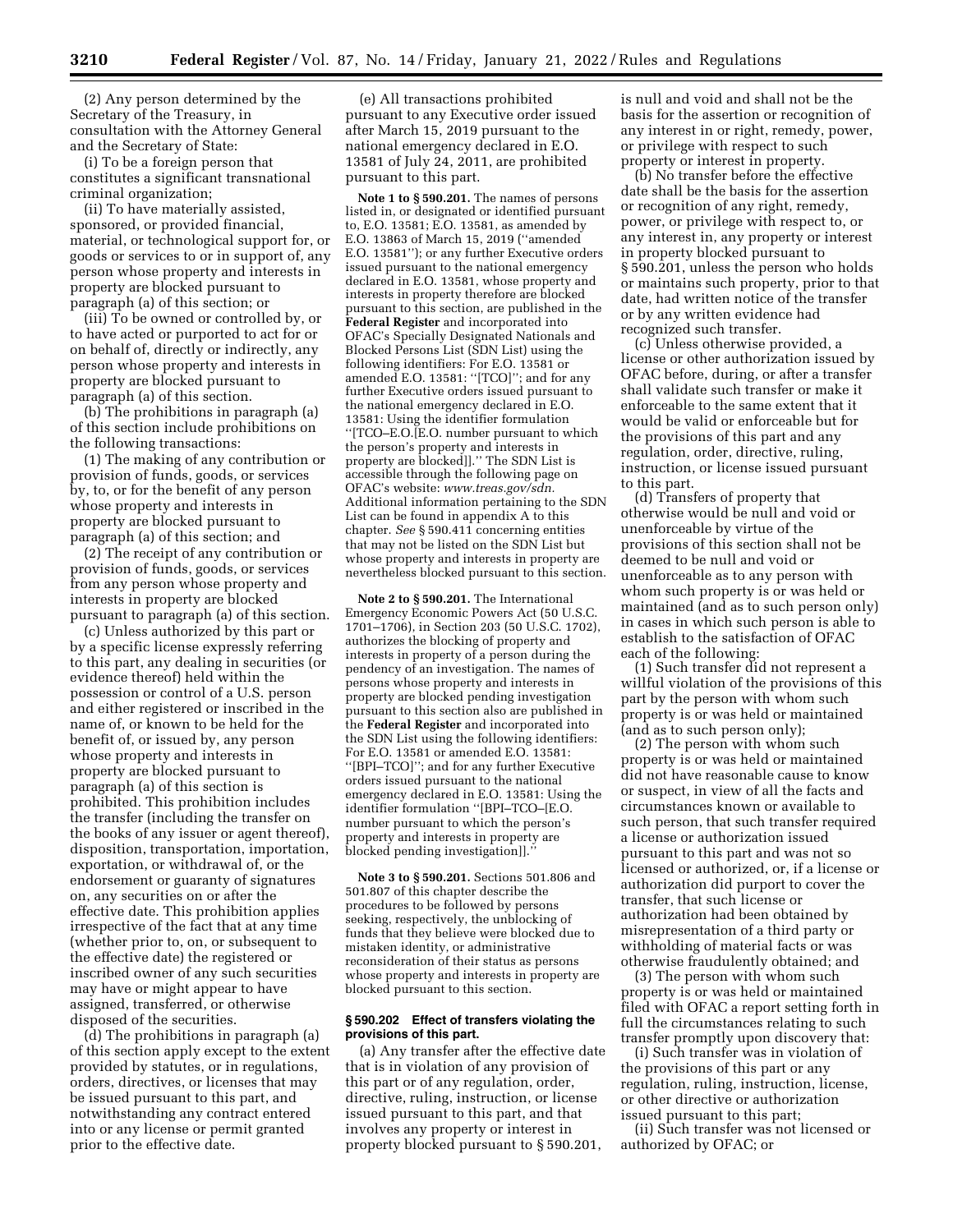(iii) If a license did purport to cover the transfer, such license had been obtained by misrepresentation of a third party or withholding of material facts or was otherwise fraudulently obtained.

(e) The filing of a report in accordance with the provisions of paragraph  $(d)(3)$ of this section shall not be deemed evidence that the terms of paragraphs (d)(1) and (2) of this section have been satisfied.

(f) Unless licensed pursuant to this part, any attachment, judgment, decree, lien, execution, garnishment, or other judicial process is null and void with respect to any property or interest in property blocked pursuant to § 590.201.

#### **§ 590.203 Holding of funds in interestbearing accounts; investment and reinvestment.**

(a) Except as provided in paragraph (e) or (f) of this section, or as otherwise directed or authorized by OFAC, any U.S. person holding funds, such as currency, bank deposits, or liquidated financial obligations, subject to § 590.201 shall hold or place such funds in a blocked interest-bearing account located in the United States.

(b)(1) For the purposes of this section, the term *blocked interest-bearing account* means a blocked account:

(i) In a federally insured U.S. bank, thrift institution, or credit union, provided the funds are earning interest at rates that are commercially reasonable; or

(ii) With a broker or dealer registered with the Securities and Exchange Commission under the Securities Exchange Act of 1934 (15 U.S.C. 78a *et seq.*), provided the funds are invested in a money market fund or in U.S. Treasury bills.

(2) Funds held or placed in a blocked account pursuant to paragraph (a) of this section may not be invested in instruments the maturity of which exceeds 180 days.

(c) For the purposes of this section, a rate is commercially reasonable if it is the rate currently offered to other depositors on deposits or instruments of comparable size and maturity.

(d) For the purposes of this section, if interest is credited to a separate blocked account or subaccount, the name of the account party on each account must be the same.

(e) Blocked funds held in instruments the maturity of which exceeds 180 days at the time the funds become subject to § 590.201 may continue to be held until maturity in the original instrument, provided any interest, earnings, or other proceeds derived therefrom are paid into a blocked interest-bearing account

in accordance with paragraph (a) or (f) of this section.

(f) Blocked funds held in accounts or instruments outside the United States at the time the funds become subject to § 590.201 may continue to be held in the same type of accounts or instruments, provided the funds earn interest at rates that are commercially reasonable.

(g) This section does not create an affirmative obligation for the holder of blocked tangible property, such as real or personal property, or of other blocked property, such as debt or equity securities, to sell or liquidate such property. However, OFAC may issue licenses permitting or directing such sales or liquidation in appropriate cases.

(h) Funds blocked pursuant to § 590.201 may not be held, invested, or reinvested in a manner that provides financial or economic benefit or access to any person whose property and interests in property are blocked pursuant to § 590.201, nor may their holder cooperate in or facilitate the pledging or other attempted use as collateral of blocked funds or other assets.

### **§ 590.204 Expenses of maintaining blocked tangible property; liquidation of blocked property.**

(a) Except as otherwise authorized, and notwithstanding the existence of any rights or obligations conferred or imposed by any international agreement or contract entered into or any license or permit granted prior to the effective date, all expenses incident to the maintenance of tangible property blocked pursuant to § 590.201 shall be the responsibility of the owners or operators of such property, which expenses shall not be met from blocked funds.

(b) Property blocked pursuant to § 590.201 may, in the discretion of OFAC, be sold or liquidated and the net proceeds placed in a blocked interestbearing account in the name of the owner of the property.

## **§ 590.205 Evasions; attempts; causing violations; conspiracies.**

(a) Any transaction on or after the effective date that evades or avoids, has the purpose of evading or avoiding, causes a violation of, or attempts to violate any of the prohibitions set forth in this part is prohibited.

(b) Any conspiracy formed to violate the prohibitions set forth in this part is prohibited.

## **§ 590.206 Exempt transactions.**

The prohibitions contained in this part do not apply to any postal, telegraphic, telephonic, or other

personal communication that does not involve the transfer of anything of value.

## **Subpart C—General Definitions**

## **§ 590.300 Applicability of definitions.**

The definitions in this subpart apply throughout the entire part.

#### **§ 590.301 Blocked account; blocked property.**

The terms *blocked account* and *blocked property* mean any account or property subject to the prohibitions in § 590.201 held in the name of a person whose property and interests in property are blocked pursuant to § 590.201, or in which such person has an interest, and with respect to which payments, transfers, exportations, withdrawals, or other dealings may not be made or effected except pursuant to a license or other authorization from OFAC expressly authorizing such action.

**Note 1 to § 590.301.** *See* § 590.411 concerning the blocked status of property and interests in property of an entity that is directly or indirectly owned, whether individually or in the aggregate, 50 percent or more by one or more persons whose property and interests in property are blocked pursuant to § 590.201.

#### **§ 590.302 Effective date.**

(a) The term *effective date* refers to the effective date of the applicable prohibitions and directives contained in this part as follows:

(1) With respect to a person whose property and interests in property are blocked pursuant to § 590.201(a)(1), 12:01 a.m. eastern daylight time July 25, 2011; and

(2) With respect to a person whose property and interests in property are otherwise blocked pursuant to § 590.201, the earlier of the date of actual or constructive notice that such person's property and interests in property are blocked.

(b) For the purposes of this section, *constructive notice* is the date that a notice of the blocking of the relevant person's property and interests in property is published in the **Federal Register**.

#### **§ 590.303 Entity.**

The term *entity* means a partnership, association, trust, joint venture, corporation, group, subgroup, or other organization.

## **§ 590.304 Financial, material, or technological support.**

The term *financial, material, or technological support,* as used in this part, means any property, tangible or intangible, including currency, financial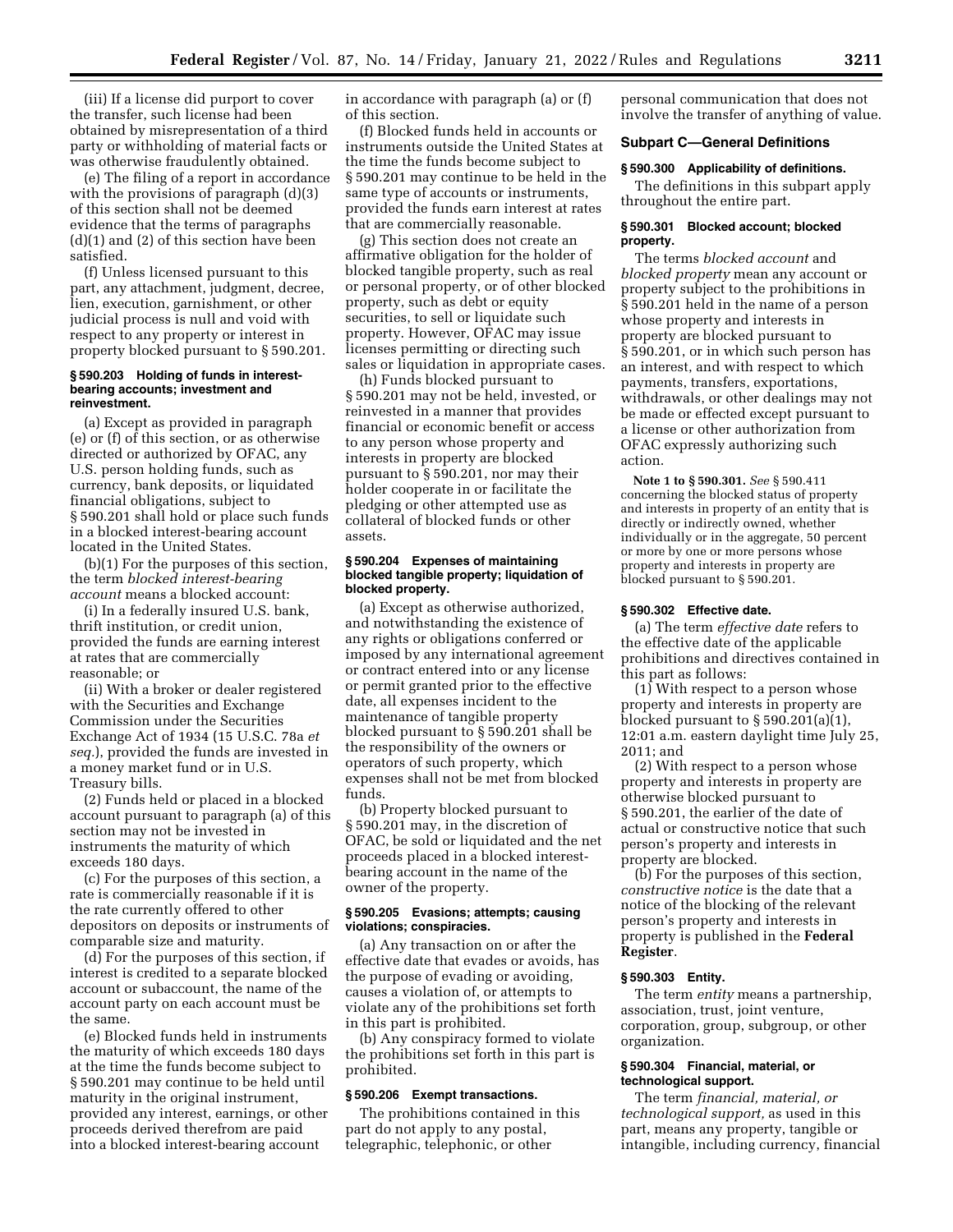**3212 Federal Register** / Vol. 87, No. 14 / Friday, January 21, 2022 / Rules and Regulations

instruments, securities, or any other transmission of value; weapons or related materiel; chemical or biological agents; explosives; false documentation or identification; communications equipment; computers; electronic or other devices or equipment; technologies; lodging; safe houses; facilities; vehicles or other means of transportation; or goods.

''Technologies'' as used in this section means specific information necessary for the development, production, or use of a product, including related technical data such as blueprints, plans, diagrams, models, formulae, tables, engineering designs and specifications, manuals, or other recorded instructions.

#### **§ 590.305 Foreign person.**

The term *foreign person* means any citizen or national of a foreign state, or any entity organized under the laws of a foreign state or existing in a foreign state, including any such individual or entity who is also a United States person.

#### **§ 590.306 [Reserved]**

#### **§ 590.307 Interest.**

Except as otherwise provided in this part, the term *interest,* when used with respect to property (*e.g.,* ''an interest in property''), means an interest of any nature whatsoever, direct or indirect.

#### **§ 590.308 Licenses; general and specific.**

(a) Except as otherwise provided in this part, the term *license* means any license or authorization contained in or issued pursuant to this part.

(b) The term *general license* means any license or authorization the terms of which are set forth in subpart E of this part or made available on OFAC's website: *[www.treas.gov/ofac.](http://www.treas.gov/ofac)* 

(c) The term *specific license* means any license or authorization issued pursuant to this part but not set forth in subpart E of this part or made available on OFAC's website: *[www.treas.gov/ofac.](http://www.treas.gov/ofac)* 

**Note 1 to § 590.306.** *See* § 501.801 of this chapter on licensing procedures.

### **§ 590.309 OFAC.**

The term *OFAC* means the Department of the Treasury's Office of Foreign Assets Control.

## **§ 590.310 Person.**

The term *person* means an individual or entity.

### **§ 590.311 Property; property interest.**

The terms *property* and *property interest* include money, checks, drafts, bullion, bank deposits, savings accounts, debts, indebtedness, obligations, notes, guarantees,

debentures, stocks, bonds, coupons, any other financial instruments, bankers acceptances, mortgages, pledges, liens or other rights in the nature of security, warehouse receipts, bills of lading, trust receipts, bills of sale, any other evidences of title, ownership, or indebtedness, letters of credit and any documents relating to any rights or obligations thereunder, powers of attorney, goods, wares, merchandise, chattels, stocks on hand, ships, goods on ships, real estate mortgages, deeds of trust, vendors' sales agreements, land contracts, leaseholds, ground rents, real estate and any other interest therein, options, negotiable instruments, trade acceptances, royalties, book accounts, accounts payable, judgments, patents, trademarks or copyrights, insurance policies, safe deposit boxes and their contents, annuities, pooling agreements, services of any nature whatsoever, contracts of any nature whatsoever, and any other property, real, personal, or mixed, tangible or intangible, or interest or interests therein, present, future, or contingent.

#### **§ 590.312 Significant transnational criminal organization.**

The term *significant transnational criminal organization* means a group of persons that includes one or more foreign persons; that engages in or facilitates an ongoing pattern of serious criminal activity involving the jurisdictions of at least two foreign states, or one foreign state and the United States; and that threatens the national security, foreign policy, or economy of the United States.

#### **§ 590.313 Transfer.**

The term *transfer* means any actual or purported act or transaction, whether or not evidenced by writing, and whether or not done or performed within the United States, the purpose, intent, or effect of which is to create, surrender, release, convey, transfer, or alter, directly or indirectly, any right, remedy, power, privilege, or interest with respect to any property. Without limitation on the foregoing, it shall include the making, execution, or delivery of any assignment, power, conveyance, check, declaration, deed, deed of trust, power of attorney, power of appointment, bill of sale, mortgage, receipt, agreement, contract, certificate, gift, sale, affidavit, or statement; the making of any payment; the setting off of any obligation or credit; the appointment of any agent, trustee, or fiduciary; the creation or transfer of any lien; the issuance, docketing, filing, or levy of or under any judgment, decree, attachment, injunction, execution, or

other judicial or administrative process or order, or the service of any garnishment; the acquisition of any interest of any nature whatsoever by reason of a judgment or decree of any foreign country; the fulfillment of any condition; the exercise of any power of appointment, power of attorney, or other power; or the acquisition, disposition, transportation, importation, exportation, or withdrawal of any security.

### **§ 590.314 United States.**

The term *United States* means the United States, its territories and possessions, and all areas under the jurisdiction or authority thereof.

#### **§ 590.315 United States person; U.S. person.**

The term *United States person* or *U.S. person* means any United States citizen, permanent resident alien, entity organized under the laws of the United States or any jurisdiction within the United States (including foreign branches), or any person in the United States.

#### **§ 590.316 U.S. financial institution.**

The term *U.S. financial institution*  means any U.S. entity (including its foreign branches) that is engaged in the business of accepting deposits, making, granting, transferring, holding, or brokering loans or other extensions of credit, or purchasing or selling foreign exchange, securities, commodity futures or options, or procuring purchasers and sellers thereof, as principal or agent. It includes depository institutions, banks, savings banks, trust companies, securities brokers and dealers, futures and options brokers and dealers, forward contract and foreign exchange merchants, securities and commodities exchanges, clearing corporations, investment companies, employee benefit plans, and U.S. holding companies, U.S. affiliates, or U.S. subsidiaries of any of the foregoing. This term includes those branches, offices, and agencies of foreign financial institutions that are located in the United States, but not such institutions' foreign branches, offices, or agencies.

## **Subpart D—Interpretations**

#### **§ 590.401 Reference to amended sections.**

(a) Reference to any section in this part is a reference to the same as currently amended, unless the reference includes a specific date. *See* 44 U.S.C. 1510.

(b) Reference to any ruling, order, instruction, direction, or license issued pursuant to this part is a reference to the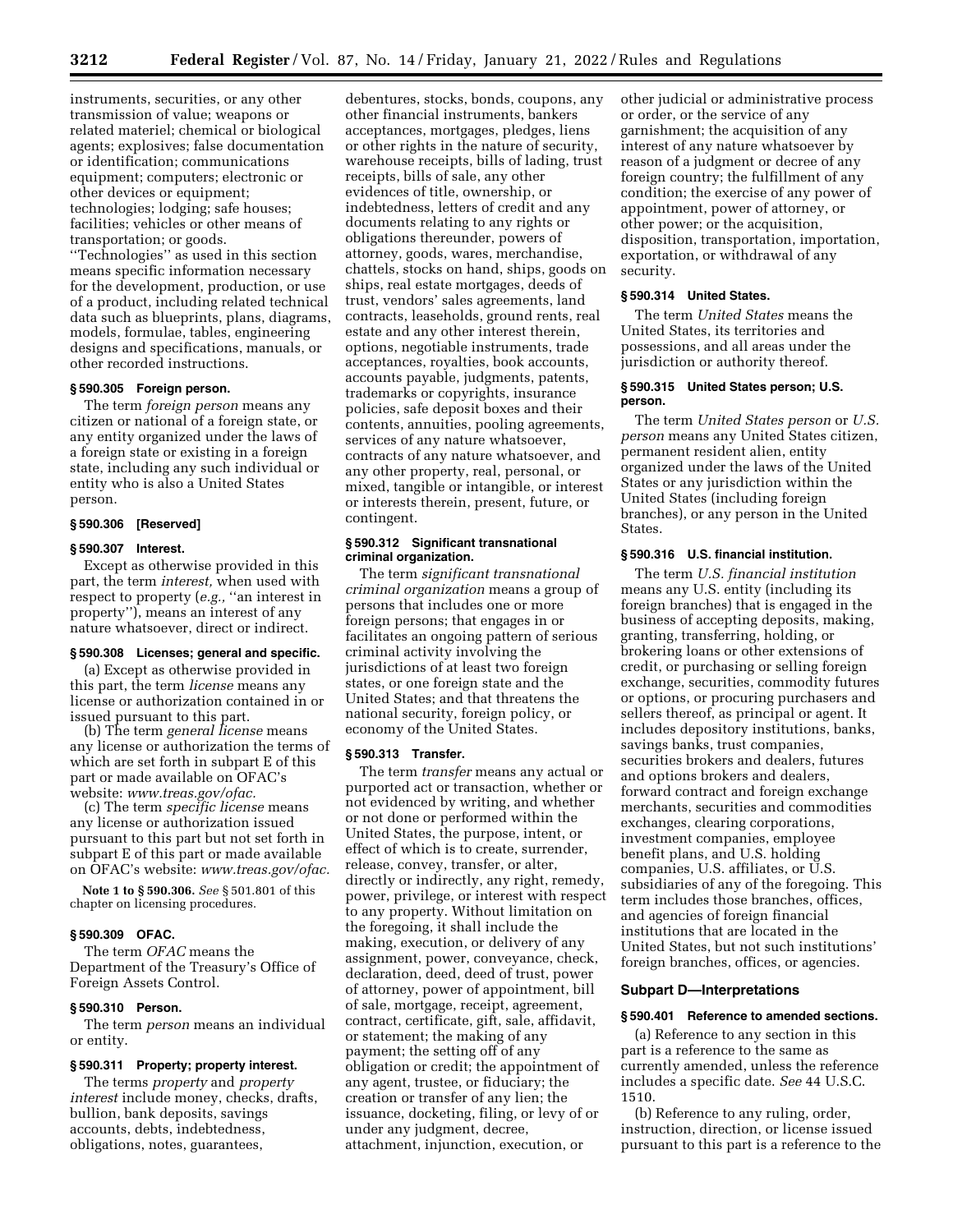same as currently amended unless otherwise so specified.

## **§ 590.402 Effect of amendment.**

Unless otherwise specifically provided, any amendment, modification, or revocation of any provision in or appendix to this part or chapter or of any order, regulation, ruling, instruction, or license issued by OFAC does not affect any act done or omitted, or any civil or criminal proceeding commenced or pending, prior to such amendment, modification, or revocation. All penalties, forfeitures, and liabilities under any such order, regulation, ruling, instruction, or license continue and may be enforced as if such amendment, modification, or revocation had not been made.

#### **§ 590.403 Termination and acquisition of an interest in blocked property.**

(a) Whenever a transaction licensed or authorized by or pursuant to this part results in the transfer of property (including any property interest) away from a person whose property and interests in property are blocked pursuant to § 590.201, such property shall no longer be deemed to be property blocked pursuant to § 590.201, unless there exists in the property another interest that is blocked pursuant to § 590.201, the transfer of which has not been effected pursuant to license or other authorization.

(b) Unless otherwise specifically provided in a license or authorization issued pursuant to this part, if property (including any property interest) is transferred or attempted to be transferred to a person whose property and interests in property are blocked pursuant to § 590.201, such property shall be deemed to be property in which such person has an interest and therefore blocked.

### **§ 590.404 Transactions ordinarily incident to a licensed transaction.**

(a) Any transaction ordinarily incident to a licensed transaction and necessary to give effect thereto is also authorized, except:

(1) An ordinarily incident transaction, not explicitly authorized within the terms of the license, by or with a person whose property and interests in property are blocked pursuant to § 590.201; or

(2) An ordinarily incident transaction, not explicitly authorized within the terms of the license, involving a debit to a blocked account or a transfer of blocked property.

(b) For example, a license authorizing a person to complete a securities sale involving Company A, whose property

and interests in property are blocked pursuant to § 590.201, also authorizes other persons to engage in activities that are ordinarily incident and necessary to complete the sale, including transactions by the buyer, broker, transfer agents, and banks, provided that such other persons are not themselves persons whose property and interests in property are blocked pursuant to § 590.201.

## **§ 590.405 Provision and receipt of services.**

(a) The prohibitions contained in § 590.201 apply to services performed in the United States or by U.S. persons, wherever located:

(1) On behalf of or for the benefit of any person whose property and interests in property are blocked pursuant to § 590.201; or

(2) With respect to property interests of any person whose property and interests in property are blocked pursuant to § 590.201.

(b) The prohibitions on transactions contained in § 590.201 apply to services received in the United States or by U.S. persons, wherever located, where the service is performed by or at the direction of, any person whose property and interests in property are blocked pursuant to § 590.201.

(c) For example, U.S. persons may not, except as authorized by or pursuant to this part, provide legal, accounting, financial, brokering, freight forwarding, transportation, public relations, or other services to a person whose property and interests in property are blocked pursuant to § 590.201, or negotiate with or enter into contracts signed by a person whose property and interests in property are blocked pursuant to § 590.201.

**Note 1 to § 590.405.** *See* §§ 590.507 and 590.509 for general licenses authorizing the provision of certain legal and emergency medical services.

### **§ 590.406 Offshore transactions involving blocked property.**

The prohibitions in § 590.201 on transactions or dealings involving blocked property, as defined in § 590.301, apply to transactions by any U.S. person in a location outside the United States.

## **§ 590.407 Payments from blocked accounts to satisfy obligations prohibited.**

Pursuant to § 590.201, no debits may be made to a blocked account to pay obligations to U.S. persons or other persons, except as authorized by or pursuant to this part.

**Note 1 to § 590.407.** *See also* § 590.502(e), which provides that no license or other

authorization contained in or issued pursuant to this part authorizes transfers of or payments from blocked property or debits to blocked accounts unless the license or other authorization explicitly authorizes the transfer of or payment from blocked property or the debit to a blocked account.

### **§ 590.408 Charitable contributions.**

Unless specifically authorized by OFAC pursuant to this part, no charitable contribution of funds, goods, services, or technology, including contributions to relieve human suffering, such as food, clothing, or medicine, may be made by, to, or for the benefit of, or received from, a person whose property and interests in property are blocked pursuant to § 590.201. For the purposes of this part, a contribution is made by, to, or for the benefit of, or received from, a person whose property and interests in property are blocked pursuant to § 590.201 if made by, to, or in the name of, or received from or in the name of, such a person; if made by, to, or in the name of, or received from or in the name of, an entity or individual acting for or on behalf of, or owned or controlled by, such a person; or if made in an attempt to violate, to evade, or to avoid the bar on the provision of contributions by, to, or for the benefit of such a person, or the receipt of contributions from such a person.

### **§ 590.409 Credit extended and cards issued by financial institutions to a person whose property and interests in property are blocked.**

The prohibition in § 590.201 on dealing in property subject to that section prohibits U.S. financial institutions from performing under any existing credit agreements, including charge cards, debit cards, or other credit facilities issued by a financial institution to a person whose property and interests in property are blocked pursuant to § 590.201.

#### **§ 590.410 Setoffs prohibited.**

A setoff against blocked property (including a blocked account), whether by a U.S. financial institution or other U.S. person, is a prohibited transfer under § 590.201 if effected after the effective date.

### **§ 590.411 Entities owned by one or more persons whose property and interests in property are blocked.**

Persons whose property and interests in property are blocked pursuant to § 590.201 have an interest in all property and interests in property of an entity in which such persons directly or indirectly own, whether individually or in the aggregate, a 50 percent or greater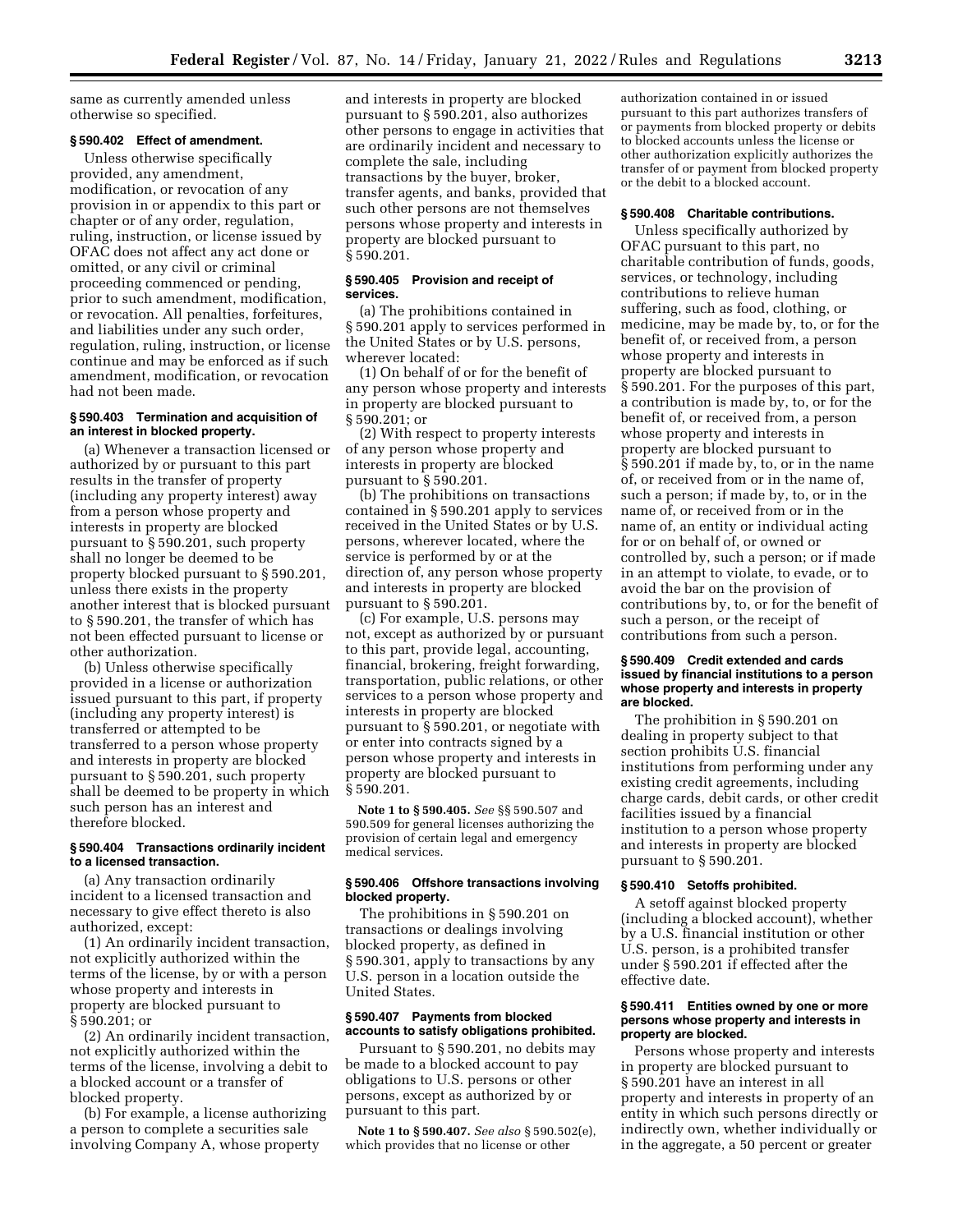interest. The property and interests in property of such an entity, therefore, are blocked, and such an entity is a person whose property and interests in property are blocked pursuant to § 590.201, regardless of whether the name of the entity is incorporated into OFAC's Specially Designated Nationals and Blocked Persons List (SDN List).

## **Subpart E—Licenses, Authorizations, and Statements of Licensing Policy**

## **§ 590.501 General and specific licensing procedures.**

For provisions relating to licensing procedures, see part 501, subpart E, of this chapter. Licensing actions taken pursuant to part 501 of this chapter with respect to the prohibitions contained in this part are considered actions taken pursuant to this part. General licenses and statements of licensing policy relating to this part also may be available through the Transnational Criminal Organizations sanctions page on OFAC's website: *[www.treas.gov/ofac.](http://www.treas.gov/ofac)* 

### **§ 590.502 Effect of license or other authorization.**

(a) No license or other authorization contained in this part, or otherwise issued by OFAC, authorizes or validates any transaction effected prior to the issuance of such license or other authorization, unless specifically provided in such license or authorization.

(b) No regulation, ruling, instruction, or license authorizes any transaction prohibited under this part unless the regulation, ruling, instruction, or license is issued by OFAC and specifically refers to this part. No regulation, ruling, instruction, or license referring to this part shall be deemed to authorize any transaction prohibited by any other part of this chapter unless the regulation, ruling, instruction, or license specifically refers to such part.

(c) Any regulation, ruling, instruction, or license authorizing any transaction prohibited under this part has the effect of removing a prohibition contained in this part from the transaction, but only to the extent specifically stated by its terms. Unless the regulation, ruling, instruction, or license otherwise specifies, such an authorization does not create any right, duty, obligation, claim, or interest in, or with respect to, any property that would not otherwise exist under ordinary principles of law.

(d) Nothing contained in this part shall be construed to supersede the requirements established under any other provision of law or to relieve a person from any requirement to obtain a license or other authorization from

another department or agency of the U.S. Government in compliance with applicable laws and regulations subject to the jurisdiction of that department or agency. For example, exports of goods, services, or technical data that are not prohibited by this part or that do not require a license by OFAC nevertheless may require authorization by the U.S. Department of Commerce, the U.S. Department of State, or other agencies of the U.S. Government.

(e) No license or other authorization contained in or issued pursuant to this part authorizes transfers of or payments from blocked property or debits to blocked accounts unless the license or other authorization explicitly authorizes the transfer of or payment from blocked property or the debit to a blocked account.

(f) Any payment relating to a transaction authorized in or pursuant to this part that is routed through the U.S. financial system should reference the relevant OFAC general or specific license authorizing the payment to avoid the blocking or rejection of the transfer.

## **§ 590.503 Exclusion from licenses.**

OFAC reserves the right to exclude any person, property, transaction, or class thereof from the operation of any license or from the privileges conferred by any license. OFAC also reserves the right to restrict the applicability of any license to particular persons, property, transactions, or classes thereof. Such actions are binding upon actual or constructive notice of the exclusions or restrictions.

#### **§ 590.504 Payments and transfers to blocked accounts in U.S. financial institutions.**

Any payment of funds or transfer of credit in which a person whose property and interests in property are blocked pursuant to § 590.201 has any interest that comes within the possession or control of a U.S. financial institution must be blocked in an account on the books of that financial institution. A transfer of funds or credit by a U.S. financial institution between blocked accounts in its branches or offices is authorized, provided that no transfer is made from an account within the United States to an account held outside the United States, and further provided that a transfer from a blocked account may be made only to another blocked account held in the same name.

**Note 1 to § 590.504.** *See* § 501.603 of this chapter for mandatory reporting requirements regarding financial transfers. *See also* § 590.203 concerning the obligation to hold blocked funds in interest-bearing accounts.

### **§ 590.505 Entries in certain accounts for normal service charges.**

(a) A U.S. financial institution is authorized to debit any blocked account held at that financial institution in payment or reimbursement for normal service charges owed it by the owner of that blocked account.

(b) As used in this section, the term *normal service charges* shall include charges in payment or reimbursement for interest due; cable, telegraph, internet, or telephone charges; postage costs; custody fees; small adjustment charges to correct bookkeeping errors; and, but not by way of limitation, minimum balance charges, notary and protest fees, and charges for reference books, photocopies, credit reports, transcripts of statements, registered mail, insurance, stationery and supplies, and other similar items.

### **§ 590.506 Investment and reinvestment of certain funds.**

Subject to the requirements of § 590.203, U.S. financial institutions are authorized to invest and reinvest assets blocked pursuant to § 590.201, subject to the following conditions:

(a) The assets representing such investments and reinvestments are credited to a blocked account or subaccount that is held in the same name at the same U.S. financial institution, or within the possession or control of a U.S. person, but funds shall not be transferred outside the United States for this purpose;

(b) The proceeds of such investments and reinvestments shall not be credited to a blocked account or subaccount under any name or designation that differs from the name or designation of the specific blocked account or subaccount in which such funds or securities were held; and

(c) No immediate financial or economic benefit accrues (*e.g.,* through pledging or other use) to a person whose property and interests in property are blocked pursuant to § 590.201.

#### **§ 590.507 Provision of certain legal services.**

(a) The provision of the following legal services to or on behalf of persons whose property and interests in property are blocked pursuant to § 590.201 is authorized, provided that any receipt of payment of professional fees and reimbursement of incurred expenses must be authorized pursuant to § 590.508, which authorizes certain payments for legal services from funds originating outside the United States; via specific license; or otherwise pursuant to this part:

(1) Provision of legal advice and counseling on the requirements of and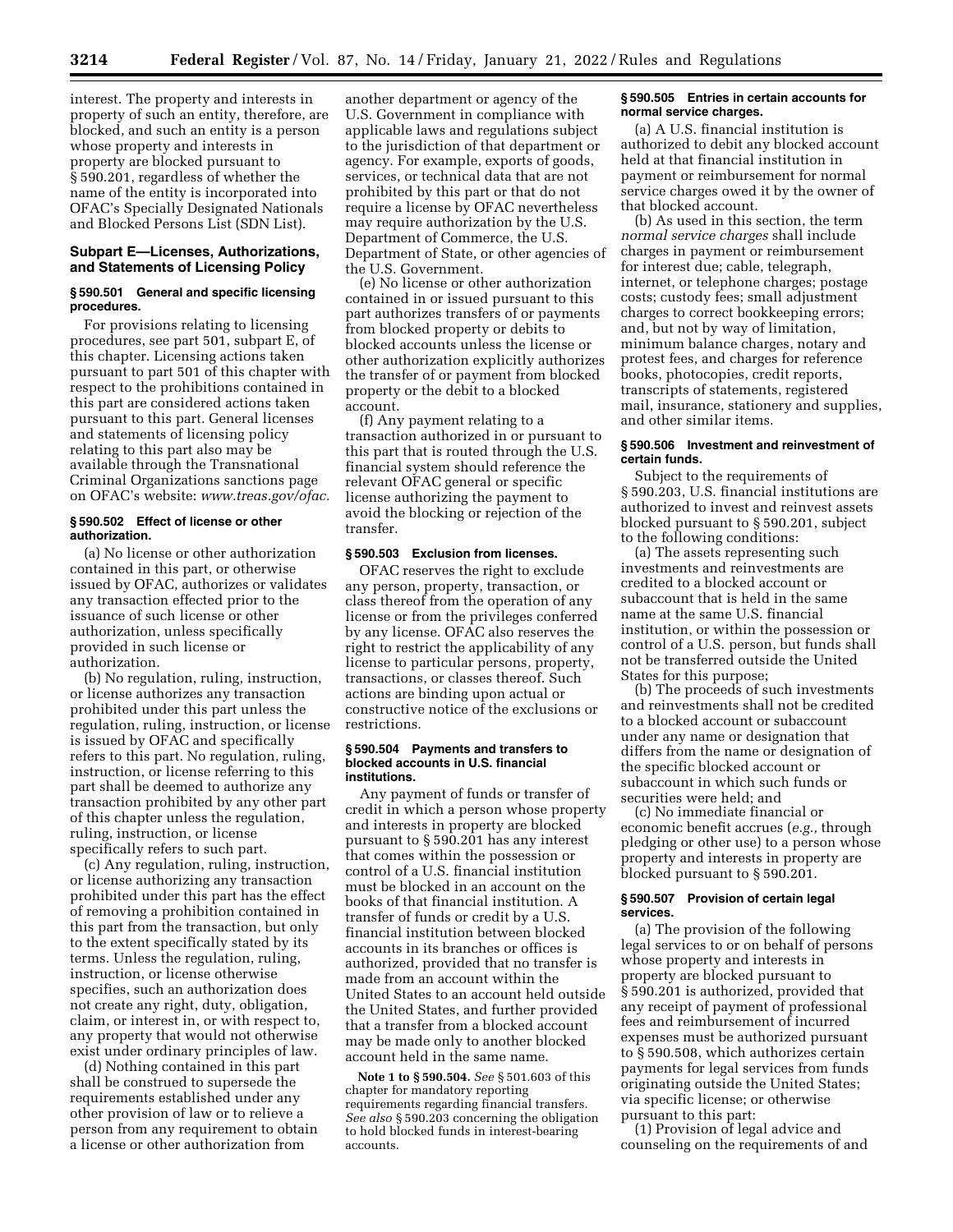compliance with the laws of the United States or any jurisdiction within the United States, provided that such advice and counseling are not provided to facilitate transactions in violation of this part;

(2) Representation of persons named as defendants in or otherwise made parties to legal, arbitration, or administrative proceedings before any U.S. federal, state, or local court or agency;

(3) Initiation and conduct of legal, arbitration, or administrative proceedings before any U.S. federal, state, or local court or agency;

(4) Representation of persons before any U.S. federal, state, or local court or agency with respect to the imposition, administration, or enforcement of U.S. sanctions against such persons; and

(5) Provision of legal services in any other context in which prevailing U.S. law requires access to legal counsel at public expense.

(b) The provision of any other legal services to or on behalf of persons whose property and interests in property are blocked pursuant to § 590.201, not otherwise authorized in this part, requires the issuance of a specific license.

(c) U.S. persons do not need to obtain specific authorization to provide related services, such as making filings and providing other administrative services, that are ordinarily incident to the provision of services authorized by paragraph (a) of this section. Additionally, U.S. persons who provide services authorized by paragraph (a) of this section do not need to obtain specific authorization to contract for related services that are ordinarily incident to the provision of those legal services, such as those provided by private investigators or expert witnesses, or to pay for such services. *See* § 590.404.

(d) Entry into a settlement agreement or the enforcement of any lien, judgment, arbitral award, decree, or other order through execution, garnishment, or other judicial process purporting to transfer or otherwise alter or affect property or interests in property blocked pursuant to § 590.201 is prohibited unless licensed pursuant to this part.

**Note 1 to § 590.507.** Pursuant to part 501, subpart E, of this chapter, U.S. persons seeking administrative reconsideration or judicial review of their designation or the blocking of their property and interests in property may apply for a specific license from OFAC to authorize the release of certain blocked funds for the payment of professional fees and reimbursement of incurred expenses for the provision of such

legal services where alternative funding sources are not available.

#### **§ 590.508 Payments for legal services from funds originating outside the United States.**

(a) *Professional fees and incurred expenses.* (1) Receipt of payment of professional fees and reimbursement of incurred expenses for the provision of legal services authorized pursuant to § 590.507(a) to or on behalf of any person whose property and interests in property are blocked pursuant to § 590.201, is authorized from funds originating outside the United States, provided that the funds do not originate from:

(i) A source within the United States; (ii) Any source, wherever located, within the possession or control of a U.S. person; or

(iii) Any individual or entity, other than the person on whose behalf the legal services authorized pursuant to § 590.507(a) are to be provided, whose property and interests in property are blocked pursuant to any part of this chapter or any Executive order or statute.

(2) Nothing in paragraph (a) of this section authorizes payments for legal services using funds in which any other person whose property and interests in property are blocked pursuant to § 590.201, any other part of this chapter, or any Executive order or statute has an interest.

(b) *Reports.* (1) U.S. persons who receive payments pursuant to paragraph (a) of this section must submit annual reports no later than 30 days following the end of the calendar year during which the payments were received providing information on the funds received. Such reports shall specify:

(i) The individual or entity from whom the funds originated and the amount of funds received; and (ii) If applicable:

(A) The names of any individuals or entities providing related services to the U.S. person receiving payment in connection with authorized legal services, such as private investigators or expert witnesses;

(B) A general description of the services provided; and

(C) The amount of funds paid in connection with such services.

(2) The reports, which must reference this section, are to be submitted to OFAC using one of the following methods:

(i) *Email (preferred method): [OFACReport@treasury.gov;](mailto:OFACReport@treasury.gov)* or

(ii) *U.S. mail:* OFAC Regulations Reports, Office of Foreign Assets Control, U.S. Department of the Treasury, 1500 Pennsylvania Avenue NW, Freedman's Bank Building, Washington, DC 20220.

## **§ 590.509 Emergency medical services.**

The provision and receipt of nonscheduled emergency medical services that are prohibited by this part are authorized.

#### **§ 590.510 Official business of the United States Government.**

All transactions prohibited by this part that are for the conduct of the official business of the United States Government by employees, grantees, or contractors thereof are authorized.

### **§ 590.511 Official business of certain international organizations and entities.**

All transactions prohibited by this part that are for the conduct of the official business of the following entities by employees, grantees, or contractors thereof are authorized:

(a) The United Nations, including its Programmes, Funds, and Other Entities and Bodies, as well as its Specialized Agencies and Related Organizations;

(b) The International Centre for Settlement of Investment Disputes (ICSID) and the Multilateral Investment Guarantee Agency (MIGA);

(c) The African Development Bank Group, the Asian Development Bank, the European Bank for Reconstruction and Development, and the Inter-American Development Bank Group (IDB Group), including any fund entity administered or established by any of the foregoing; and

(d) The International Committee of the Red Cross and the International Federation of Red Cross and Red Crescent Societies.

### **Subpart F—Reports**

#### **§ 590.601 Records and reports.**

For provisions relating to required records and reports, see part 501, subpart C, of this chapter. Recordkeeping and reporting requirements imposed by part 501 of this chapter with respect to the prohibitions contained in this part are considered requirements arising pursuant to this part.

#### **Subpart G—Penalties and Findings of Violation**

#### **§ 590.701 Penalties.**

(a) Section 206 of the International Emergency Economic Powers Act (50 U.S.C. 1705) (IEEPA) is applicable to violations of the provisions of any license, ruling, regulation, order, directive, or instruction issued by or pursuant to the direction or authorization of the Secretary of the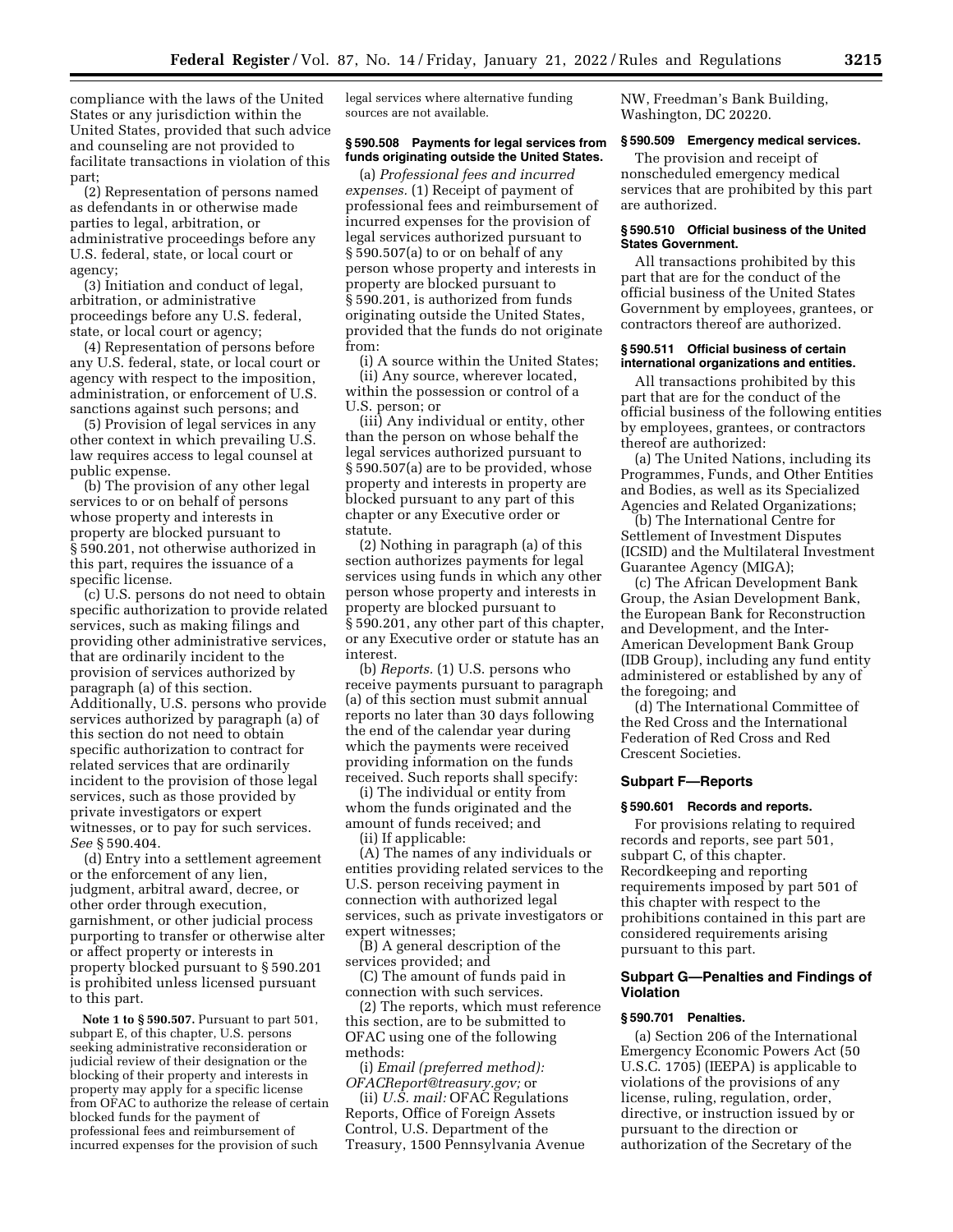Treasury pursuant to this part or otherwise under IEEPA.

(1) A civil penalty not to exceed the amount set forth in section 206 of IEEPA may be imposed on any person who violates, attempts to violate, conspires to violate, or causes a violation of any license, order, regulation, or prohibition issued under IEEPA.

(2) IEEPA provides for a maximum civil penalty not to exceed the greater of \$311,562 or an amount that is twice the amount of the transaction that is the basis of the violation with respect to which the penalty is imposed.

(3) A person who willfully commits, willfully attempts to commit, willfully conspires to commit, or aids or abets in the commission of a violation of any license, order, regulation, or prohibition may, upon conviction, be fined not more than \$1,000,000, or if a natural person, be imprisoned for not more than 20 years, or both.

(b)(1) The civil penalties provided in IEEPA are subject to adjustment pursuant to the Federal Civil Penalties Inflation Adjustment Act of 1990 (Pub. L. 101–410, as amended, 28 U.S.C. 2461 note).

(2) The criminal penalties provided in IEEPA are subject to adjustment pursuant to 18 U.S.C. 3571.

(c) Pursuant to 18 U.S.C. 1001, whoever, in any matter within the jurisdiction of the executive, legislative, or judicial branch of the Government of the United States, knowingly and willfully falsifies, conceals, or covers up by any trick, scheme, or device a material fact; or makes any materially false, fictitious, or fraudulent statement or representation; or makes or uses any false writing or document knowing the same to contain any materially false, fictitious, or fraudulent statement or entry shall be fined under title 18, United States Code, imprisoned, or both.

(d) Violations of this part may also be subject to other applicable laws.

#### **§ 590.702 Pre-Penalty Notice; settlement.**

(a) *When required.* If OFAC has reason to believe that there has occurred a violation of any provision of this part or a violation of the provisions of any license, ruling, regulation, order, directive, or instruction issued by or pursuant to the direction or authorization of the Secretary of the Treasury pursuant to this part or otherwise under the International Emergency Economic Powers Act (50 U.S.C. 1701 *et seq.*) and determines that a civil monetary penalty is warranted, OFAC will issue a Pre-Penalty Notice informing the alleged violator of the agency's intent to impose a monetary

penalty. A Pre-Penalty Notice shall be in writing. The Pre-Penalty Notice may be issued whether or not another agency has taken any action with respect to the matter. For a description of the contents of a Pre-Penalty Notice, see appendix A to part 501 of this chapter.

(b) *Response*—(1) *Right to respond.*  An alleged violator has the right to respond to a Pre-Penalty Notice by making a written presentation to OFAC. For a description of the information that should be included in such a response, see appendix A to part 501 of this chapter.

(2) *Deadline for response.* A response to a Pre-Penalty Notice must be made within 30 days as set forth in paragraphs (b)(2)(i) and (ii) of this section. The failure to submit a response within 30 days shall be deemed to be a waiver of the right to respond.

(i) *Computation of time for response.*  A response to a Pre-Penalty Notice must be postmarked or date-stamped by the U.S. Postal Service (or foreign postal service, if mailed abroad) or courier service provider (if transmitted to OFAC by courier), or dated if sent by email, on or before the 30th day after the postmark date on the envelope in which the Pre-Penalty Notice was mailed or date the Pre-Penalty Notice was emailed. If the Pre-Penalty Notice was personally delivered by a non-U.S. Postal Service agent authorized by OFAC, a response must be postmarked or date-stamped on or before the 30th day after the date of delivery.

(ii) *Extensions of time for response.* If a due date falls on a federal holiday or weekend, that due date is extended to include the following business day. Any other extensions of time will be granted, at the discretion of OFAC, only upon specific request to OFAC.

(3) *Form and method of response.* A response to a Pre-Penalty Notice need not be in any particular form, but it must be typewritten and signed by the alleged violator or a representative thereof (electronic signature is acceptable), contain information sufficient to indicate that it is in response to the Pre-Penalty Notice, and include the OFAC identification number listed on the Pre-Penalty Notice. The response must be sent to OFAC's Office of Compliance and Enforcement by mail or courier or email and must be postmarked or date-stamped in accordance with paragraph (b)(2) of this section.

(c) *Settlement.* Settlement discussion may be initiated by OFAC, the alleged violator, or the alleged violator's authorized representative. For a description of practices with respect to settlement, see appendix A to part 501 of this chapter.

(d) *Guidelines.* Guidelines for the imposition or settlement of civil penalties by OFAC are contained in appendix A to part 501 of this chapter.

(e) *Representation.* A representative of the alleged violator may act on behalf of the alleged violator, but any oral communication with OFAC prior to a written submission regarding the specific allegations contained in the Pre-Penalty Notice must be preceded by a written letter of representation, unless the Pre-Penalty Notice was served upon the alleged violator in care of the representative.

### **§ 590.703 Penalty imposition.**

If, after considering any written response to the Pre-Penalty Notice and any relevant facts, OFAC determines that there was a violation by the alleged violator named in the Pre-Penalty Notice and that a civil monetary penalty is appropriate, OFAC may issue a Penalty Notice to the violator containing a determination of the violation and the imposition of the monetary penalty. For additional details concerning issuance of a Penalty Notice, see appendix A to part 501 of this chapter. The issuance of the Penalty Notice shall constitute final agency action. The violator has the right to seek judicial review of that final agency action in federal district court.

### **§ 590.704 Administrative collection; referral to United States Department of Justice.**

In the event that the violator does not pay the penalty imposed pursuant to this part or make payment arrangements acceptable to OFAC, the matter may be referred for administrative collection measures by the Department of the Treasury or to the United States Department of Justice for appropriate action to recover the penalty in a civil suit in a federal district court.

#### **§ 590.705 Findings of Violation.**

(a) *When issued.* (1) OFAC may issue an initial Finding of Violation that identifies a violation if OFAC:

(i) Determines that there has occurred a violation of any provision of this part, or a violation of the provisions of any license, ruling, regulation, order, directive, or instruction issued by or pursuant to the direction or authorization of the Secretary of the Treasury pursuant to this part or otherwise under the International Emergency Economic Powers Act (50 U.S.C. 1701 *et seq.*);

(ii) Considers it important to document the occurrence of a violation; and